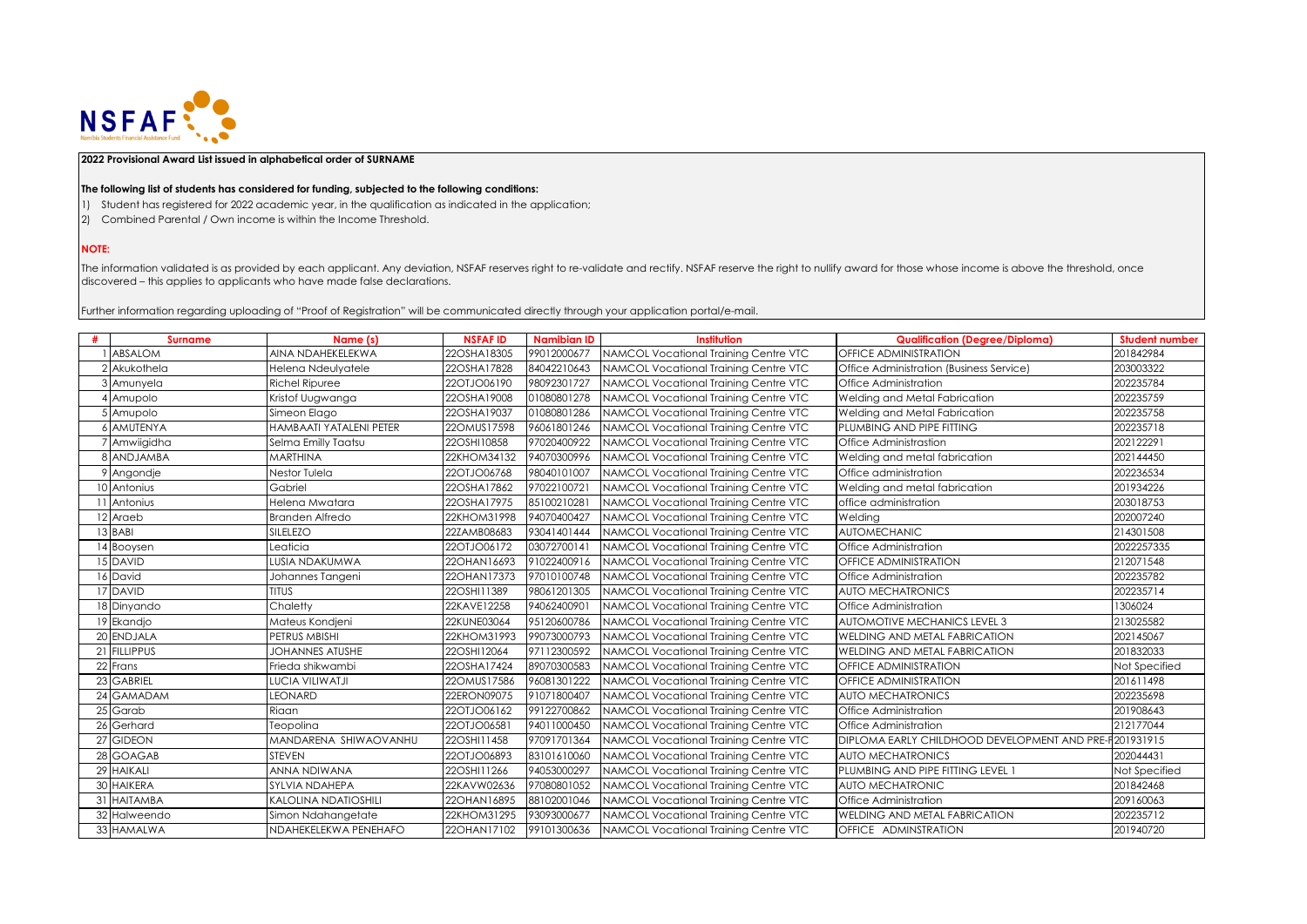| 34 HAMUTENYA          | NIKODEMUS SIMUTWARA          | 22KAVW02726 | 86121200928 | NAMCOL Vocational Training Centre VTC | <b>AUTO MECHATRONICS</b>                             | 212100068     |
|-----------------------|------------------------------|-------------|-------------|---------------------------------------|------------------------------------------------------|---------------|
| 35 HAMUTENYA          | ELIZABETH NDESHIUDA          | 22OHAN16324 | 99052900205 | NAMCOL Vocational Trainina Centre VTC | PLUBING AND PIPE FITTING                             | 202235722     |
| 36 Hamwele            | Edison                       | 22OMUS17406 | 93012500987 | NAMCOL Vocational Training Centre VTC | Welding and Metal Fabrication                        | 93012500987   |
| 37 HAUTA              | KAHAHE                       | 22OTJO06329 | 95032501255 | NAMCOL Vocational Training Centre VTC | office administration                                | 201841344     |
| 38 Heita              | Ndaendelao                   | 22OHAN18042 | 93012500073 | NAMCOL Vocational Training Centre VTC | Office Administration                                | 211137596     |
| 39 Hendjala           | Aune                         | 22OSHA17733 | 00032000607 | NAMCOL Vocational Training Centre VTC | Office Administration                                | 202145138     |
| 40 Henguva            | Memory                       | 22KHOM34312 | 97060600760 | NAMCOL Vocational Training Centre VTC | Welding and metal fabrication                        | 201734777     |
| 41<br>Himarwa         | El-shaddai John Uzuvira      | 22KHOM32274 | 01111300429 | NAMCOL Vocational Training Centre VTC | automotive engineering                               | 202140637     |
| 42 Hoaes              | Sylvia                       | 22OTJO06209 | 98041100066 | NAMCOL Vocational Training Centre VTC | Office Administration                                | 201747974     |
| 43 HORONGO            | KATRINA MOTJARI              | 22KHOM32647 | 97090100626 | NAMCOL Vocational Training Centre VTC | National Vocational Certificate in Welding and Metal | 201905061     |
| 44 HOSEA              | <b>KRISTOF MWENENI</b>       | 22OSHI12178 | 89123000984 | NAMCOL Vocational Training Centre VTC | <b>AUTO MECHATRONICS</b>                             | 210195339     |
| <b>45 HOVEKA</b>      | KAUPUIKUA                    | 22OMAH02948 | 00052001277 | NAMCOL Vocational Training Centre VTC | CERTIFICATE IN EARLY CHILDHOOD DEVELOPMET            | 202014048     |
| 46 likukutu           | Simeon                       | 22OSHA17623 | 99112000132 | NAMCOL Vocational Training Centre VTC | AUTOMATIVE MECHANICS LEVEL 3                         | 202235716     |
| 47<br>lilonga         | Ester Ndinelago              | 22OTJO06696 | 92061700233 | NAMCOL Vocational Training Centre VTC | office admnistration                                 | 20223651      |
| 48 lipinge            | Epafras U                    | 22OSHA18486 | 95070500171 | NAMCOL Vocational Training Centre VTC | Plumbing and Pipe fitting                            | 201627978     |
| 49 IMMANUEL           | <b>DAVID</b>                 | 22OMUS18078 | 90022600574 | NAMCOL Vocational Training Centre VTC | WELDING AND MEATAL FABRICATION                       | 202145078     |
| 50 Imongwa            | Willem kuume                 | 22OMUS16503 | 97101400620 | NAMCOL Vocational Training Centre VTC | Welding and Mental fabrication                       | 202010818     |
| 51<br>Jacobs          | Festus Nghikambe             | 21KHOM26870 | 02030900338 | NAMCOL Vocational Training Centre VTC | WILDING AND METAL FABRICATION                        | 202145048     |
| 52<br><b>JAFET</b>    | KATRINA PODHENI              | 22OSHA17614 | 02121300333 | NAMCOL Vocational Training Centre VTC | OFFICE ADMINISTRATION                                | 202235721     |
| 53<br><b>JASON</b>    | REGALISE KONGUROVA           | 22OSHI11627 | 93032300924 | NAMCOL Vocational Training Centre VTC | PLUMBING AND PIPE FITTING                            | 212143743     |
| <b>JOEL</b><br>54     | PAULINA                      | 22OSHI11191 | 89080500291 | NAMCOL Vocational Training Centre VTC | PLUMBING AND PIPE FITTING                            | 201525405     |
| 55<br>JOEL            | ELIZABETH TONATENI NDILIMEKE | 22OSHI11712 | 00031801307 | NAMCOL Vocational Training Centre VTC | OFFICE ADMINISTRATION                                | 202142591     |
| 56<br><b>JOHANNES</b> | <b>EMILLY</b>                | 22KAVW02723 | 96031000628 | NAMCOL Vocational Training Centre VTC | OFFICE ADMINISTRATION                                | 202144942     |
| 57<br><b>JOHANNES</b> | <b>TOMAS TUHAFENI</b>        | 22KHOM31713 | 96062000182 | NAMCOL Vocational Training Centre VTC | WELDING AND METAL FABRICATION                        | 202145032     |
| 58 Johannes           | Katrina Dapadula             | 22OSHA17329 | 92072400775 | NAMCOL Vocational Training Centre VTC | office Administration                                | 211101893     |
| 59<br><b>JOHANNES</b> | ALBINA NGHIFIWAPO NATANGWE   | 22OHAN16321 | 96061600526 | NAMCOL Vocational Training Centre VTC | <b>AUTOMOTIVE MECHANICS</b>                          | 201735415     |
| <b>JONAS</b><br>60    | MIRJAM NAMUTENYA             | 22OMUS17892 | 98091901054 | NAMCOL Vocational Training Centre VTC | OFFICE ADMINISTRATION                                | 201845138     |
| 61<br>Josef           | Shangeelao Ndaningelenga     | 22OHAN17111 | 98091500815 | NAMCOL Vocational Training Centre VTC | office administration                                | 201709003     |
| 62 Kaangundue         | Georgina                     | 22OTJO07018 | 89110100164 | NAMCOL Vocational Training Centre VTC | Diploma                                              | 207015848     |
| 63 KAGHO              | JULIA                        | 22KAVE13296 | 97072500995 | NAMCOL Vocational Training Centre VTC | OFFICE ADMINISTRATION                                | 201600449     |
| 64 Kahingunga         | Tjizembua Diana              | 22ERON08460 | 88080600961 | NAMCOL Vocational Training Centre VTC | Office Administration                                | 202043896     |
| 65 KALENGA            | <b>SIMON KONGO</b>           | 22OHAN16796 | 94022100605 | NAMCOL Vocational Training Centre VTC | WELDING AND METAL FABRICATION                        | 201846342     |
| 66 KAMANDA            | <b>TULIUDENI PAULUS</b>      | 22OMUS17172 | 00073000868 | NAMCOL Vocational Training Centre VTC | <b>AUTO MECHATRONICS</b>                             | 202235709     |
| 67<br>Kambinda        | Raina Namutenya              | 22KAVE12236 | 93102600808 | NAMCOL Vocational Training Centre VTC | Office Administration                                | 201843132     |
| 68 Kamburu            | Nangura Cecilia              | 22KAVE12251 | 76090900389 | NAMCOL Vocational Training Centre VTC | Office Administration                                | 201534695     |
| 69 Kamunoko           | Annakie Nerumbu              | 22KAVE12241 | 94062000830 | NAMCOL Vocational Training Centre VTC | Office Administration                                | 202140547     |
| 70 Kandjabanga        | Tiopolina Ndaitavela         | 21OHAN11847 | 98021100427 | NAMCOL Vocational Training Centre VTC | Office Administration                                | 201841541     |
| 71 KANDOVAZU          | VEZIRUAPI UZIRUAPI           | 22OMAH02803 | 90071000720 | NAMCOL Vocational Training Centre VTC | <b>OFFICE ADMINISTRATION</b>                         | 211148067     |
| 72 Kapula             | Elizabeth Dona               | 21KAVE10223 | 99070100417 | NAMCOL Vocational Training Centre VTC | Office Administration                                | 202140549     |
| 73 Kasera             | Victoria Nankali             | 22KAVE13640 | 00010700684 | NAMCOL Vocational Training Centre VTC | Office Administration                                | Not Specified |
| 74 KASHO              | <b>SELMA</b>                 | 22OMUS18850 | 00062601277 | NAMCOL Vocational Training Centre VTC | OFFICE ADMINISTRATION                                | 202236721     |
| 75 Katangolo          | Ananias IItula Ndalila       | 22KHOM31486 | 99101200429 | NAMCOL Vocational Training Centre VTC | National Vocational Certificate in Welding and Metal | F202006609    |
| 76 KATETA             | KAARINA KUUTUMBENI           | 22OSHI11375 | 85090310197 | NAMCOL Vocational Training Centre VTC | <b>AUTOMECHATRONICS</b>                              | 20409172      |
| 77 Kativa             | Krescentia Masora            | 22KAVE12239 | 93102000975 | NAMCOL Vocational Training Centre VTC | Office Administration                                | Not Specified |
| 78 Kauautuku          | Brave                        | 21KHOM27083 | 95041200815 | NAMCOL Vocational Training Centre VTC | WELDING AND METAL FABRICTION                         | 201952377     |
| 79 KUUME              | Irja Ndegathetwa             | 21KHOM21126 | 98111100884 | NAMCOL Vocational Training Centre VTC | PLUMBING AND PIPE FITTING                            | 201935408     |
| 80 KUUSHOMWA          | ASSER                        | 22KHOM31895 | 99021700867 | NAMCOL Vocational Training Centre VTC | WELDING AND METAL FABRICATION                        | 202235691     |
| 81<br>Linyando        | MariaGorreth Shishangu       | 22KAVE12203 | 88072000907 | NAMCOL Vocational Training Centre VTC | Office Administration                                | 202042665     |
| 82 Lukas              | Ndapewoshali Ndaitavela      | 22OHAN16451 | 99020901467 | NAMCOL Vocational Training Centre VTC | Office Administration                                | 202235720     |
| 83 Malakia            | Selma Megameno               | 180mus03291 | 96060400310 | NAMCOL Vocational Training Centre VTC | PLUMBING AND PIPE FITTING                            | 202235728     |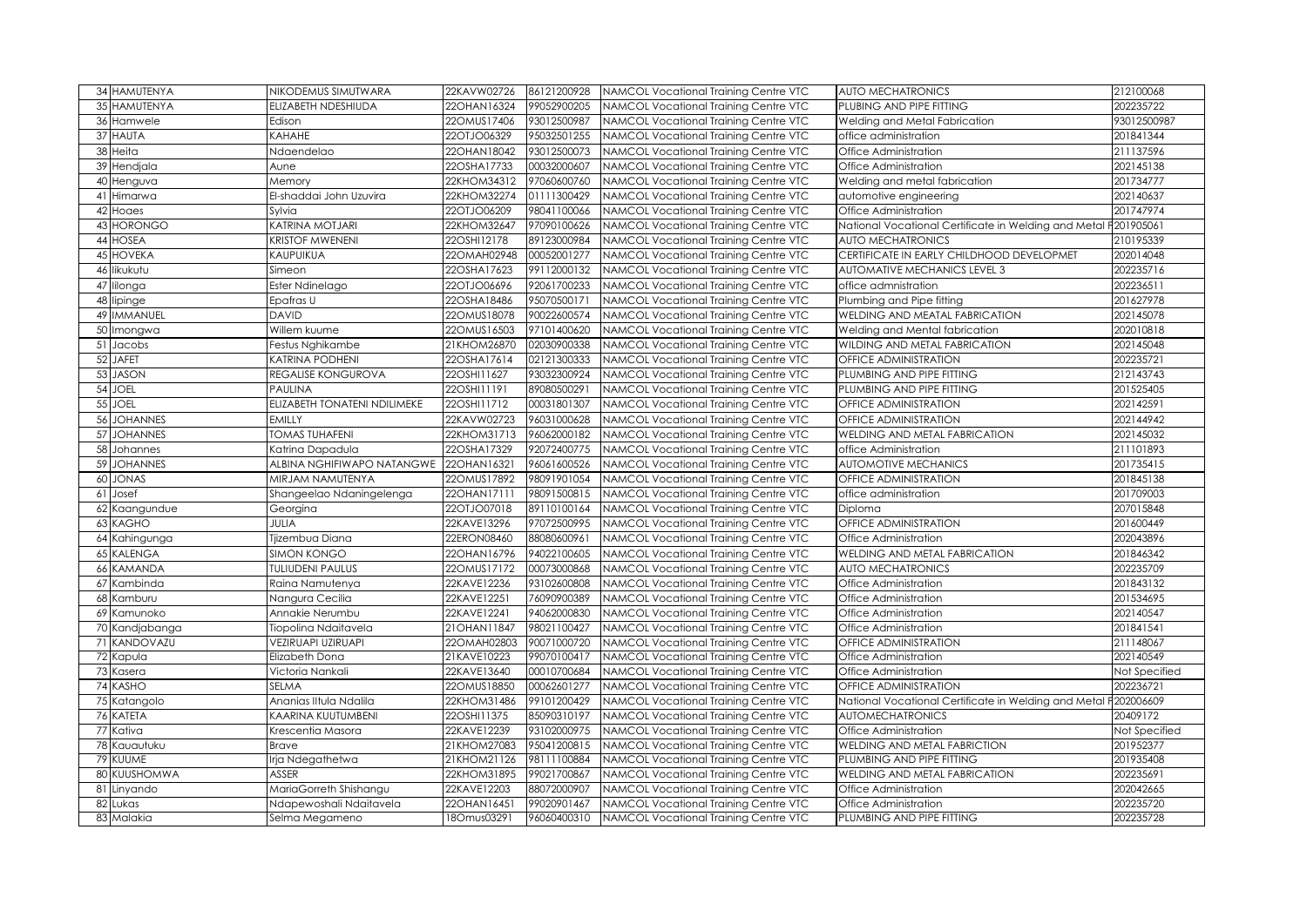| 84 Malima           | Francina Tulipamwe                      | 22OSHI11838 | 02092900439 | NAMCOL Vocational Training Centre VTC | WELDING AND METAL FABRICATION                                     | 202115456     |
|---------------------|-----------------------------------------|-------------|-------------|---------------------------------------|-------------------------------------------------------------------|---------------|
| 85 Mareso           | Jombi Ndala                             | 22KAVE13521 | 86090301175 | NAMCOL Vocational Training Centre VTC | Office Administration                                             | 201615543     |
| 86 Matamu           | Tjangano Eveline                        | 22KAVE13644 | 90062000257 | NAMCOL Vocational Training Centre VTC | Office Administration                                             | 214290115     |
| 87 MATHIAS          | <b>OLIVIA KAGHAMENI</b>                 | 22OHAN16683 | 01061000494 | NAMCOL Vocational Training Centre VTC | PLUMBING AND PIPE FITTING                                         | 201900257     |
| 88 Mawaya           | Sharon Itambuyu                         | 22ZAMB09588 | 93030500950 | NAMCOL Vocational Training Centre VTC | Diploma in Early Childhood Development                            | 212088076     |
| 89 MAYIRA           | <b>EMILIE NGONDE</b>                    | 22KAVE13196 | 92031501356 | NAMCOL Vocational Training Centre VTC | <b>OFFICE ADMINISTRATION</b>                                      | 201905328     |
| 90 Mbala            | awrence Mwambwa                         | 22ZAMB08524 | 88072900323 | NAMCOL Vocational Training Centre VTC | National Vocational Certificate in General Construction 202235727 |               |
| 91 Mbwalala         | Andreas Aludhilu                        | 22KHOM31536 | 98083100986 | NAMCOL Vocational Training Centre VTC | Welding and Metal Fabrication                                     | 201747447     |
| 92<br><b>MERORO</b> | MAVETUMBUA MC LEAN VONK                 | 22OMAH02937 | 89093000537 | NAMCOL Vocational Training Centre VTC | <b>AUTO MECHATRONICS</b>                                          | 208018328     |
| 93 Mokaxwa          | <b>Ndahalomwene ndaindila</b>           | 22OSHA17781 | 92021000761 | NAMCOL Vocational Training Centre VTC | Office Administration                                             | 209061189     |
| 94 Monyo            | Antonia Brigitha Nkayira                | 22KAVE13403 | 94070901000 | NAMCOL Vocational Training Centre VTC | Office Administration                                             | Not Specified |
| 95 MOSES            | <b>IPINGE JOHANNES</b>                  | 22OSHI11720 | 96040501103 | NAMCOL Vocational Training Centre VTC | <b>WELDING FABRICATION</b>                                        | 201747020     |
| 96 Muharukua        | Gabriel                                 | 22KUNE02908 | 99012300150 | NAMCOL Vocational Training Centre VTC | Diploma in Early Childhood and Pre Primary Education 202044277    |               |
| 97 Mundula          | Maria Kosencau                          | 22KAVW02473 | 87101900909 | NAMCOL Vocational Training Centre VTC | Office Administration                                             | 202140556     |
| 98 Munembo          | Kayando Floridah                        | 22ZAMB08318 | 93092000013 | NAMCOL Vocational Training Centre VTC | Office Administration                                             | 202140664     |
| 99 MUNGANDA         | KLETUS KATOYIMA                         | 22KAVE13361 | 89071401022 | NAMCOL Vocational Training Centre VTC | Office Administration                                             | 202235755     |
| 100 Mungenyu        | Agnes Maliro                            | 22KAVE13408 | 98032600825 | NAMCOL Vocational Training Centre VTC | Office Administration                                             | 201950645     |
| 101 MUNYATEKA       | <b>FRANSINA</b>                         | 22OHAN17012 | 00052600467 | NAMCOL Vocational Training Centre VTC | <b>OFFICE ADMINISTRATION</b>                                      | 202006404     |
| 102 Mushongo        | Selina Mwila                            | 22KAVE12261 | 92012100996 | NAMCOL Vocational Training Centre VTC | Office Administration                                             | 202140555     |
| 103 NAMANGUNDU      | <b>VESTOR NDESHIKUMINWA</b>             | 22OMUS17383 | 00071001204 | NAMCOL Vocational Training Centre VTC | <b>AUTOMECHATRONICS</b>                                           | 202235715     |
| 104 Nambinga        | Josefina Negumbo                        | 22OMUS17091 | 94042100597 | NAMCOL Vocational Training Centre VTC | Office administration                                             | 209155884     |
| 105 Namwele         | Hileni Kaunapawa                        | 22OSHI10820 | 89082200821 | NAMCOL Vocational Training Centre VTC | Office Administration                                             | 209163364     |
| 106 NANGHONDA       | ELIASER NGHIKELELWA                     | 22OHAN16319 | 00021900612 | NAMCOL Vocational Training Centre VTC | <b>AUTO MECHATRONICS</b>                                          | 202235750     |
| 107 NDAMANEPO       | SELMA KUWILILENI                        | 22OSHI11891 | 92081000644 | NAMCOL Vocational Training Centre VTC | <b>OFFICE ADMINISTRATION</b>                                      | 213142317     |
| 108 Ndara           | Lucia Matumbo                           | 22KAVE12204 | 97121600854 | NAMCOL Vocational Training Centre VTC | Office Administration                                             | 202140558     |
| 109 Ndatinda        | Jona Ndatinda                           | 22OMUS16697 | 00032400853 | NAMCOL Vocational Training Centre VTC | Welding and Metal Fabrication                                     | 202004229     |
| 110 NDENGU          | KRISTIAN                                | 22OSHI11597 | 92081600781 | NAMCOL Vocational Training Centre VTC | PLUMBING AND PIPE FITTING                                         | 202235726     |
| 111 Ndishishi       | Victory                                 | 22OHAN16569 | 96103100690 | NAMCOL Vocational Training Centre VTC | welding and metals fabrication                                    | 201841289     |
| 112 NDJUSE          | NANGUMBE AULERIA                        | 22KAVE13566 | 93101000238 | NAMCOL Vocational Training Centre VTC | DIPLOMA IN EARLY CHILDHOOD AND PRE - PRIMARY ED 213146118         |               |
| 113 Nenghama        | Joseph                                  | 21OMUS08408 | 93040201457 | NAMCOL Vocational Training Centre VTC | WELDING AND METAL FABRICATION                                     | 202145043     |
| 114 NEPOLO          | FLLY                                    | 22OSHI11858 | 85032410551 | NAMCOL Vocational Training Centre VTC | WELDING AND METAL FABLICATION                                     | 204180589     |
| 115 NGHIKONGWA      | VICTORIA NDAPANDULA NDAYOLA 22OHAN16751 |             | 91062400941 | NAMCOL Vocational Training Centre VTC | OFFICE ADMINISTRATION                                             | 210008628     |
| 116 NGHILIFILWA     | ESTER NDINELAO                          | 22OSHI11708 | 98110100791 | NAMCOL Vocational Training Centre VTC | <b>OFFICE ADMINISTRATION</b>                                      | 201909480     |
| 117 NGHILIWA        | ELIZABETH NDAHAFA                       | 22OHAN17016 | 86040700394 | NAMCOL Vocational Training Centre VTC | <b>OFFICE ADMINISTRATION</b>                                      | 205060854     |
| 118 NGHIPUMA        | LUKAS                                   | 22OSHI11257 | 96112900343 | NAMCOL Vocational Training Centre VTC | <b>AUTO MECHATRONICS</b>                                          | 202235705     |
|                     |                                         |             |             |                                       |                                                                   |               |
| 119 Ngola           | Precious Engracia                       | 22KAVE12255 | 00071100113 | NAMCOL Vocational Training Centre VTC | Office Administration                                             | 201703534     |
| 120 NGOLO           | <b>TEOPOLINA NDAHAFA</b>                | 22OHAN16678 | 98090400752 | NAMCOL Vocational Training Centre VTC | OFFICE ADMINISTRATION                                             | 201917526     |
| 121 Nicolaus        | simson luitnant wakahela                | 22OTJO06789 | 01030600082 | NAMCOL Vocational Training Centre VTC | Welding and Metal fabrication                                     | 202141290     |
| 122 Niilenge        | Natalia Shuutheni                       | 22OMUS16717 | 94010301147 | NAMCOL Vocational Training Centre VTC | Office Administration                                             | 202145195     |
| 123 Niingo          | Paulina                                 | 22OSHI11892 | 01062600665 | NAMCOL Vocational Training Centre VTC | Office Administration                                             | 202118055     |
| 124 NINGISHENI      | VICTORIA NDASHAMBEKELA                  | 22OSHI11583 | 92022100395 | NAMCOL Vocational Training Centre VTC | DIPLOMA IN EARLY CHILDHOOD AND PRE-PRIMARY EDU 211088838          |               |
| 125 Pahangwashimwe  | esiana Shiwihohamba                     | 22OSHA18605 | 92011601185 | NAMCOL Vocational Training Centre VTC | Office administration                                             | 201939295     |
| 126 Parata          | Emilie Kasiku                           | 22KAVE13358 | 98111101082 | NAMCOL Vocational Training Centre VTC | Office Administration                                             | 201950431     |
| 127 PAULUS          | JONATAN TUTALENI                        | 22KHOM32557 | 97051800639 | NAMCOL Vocational Training Centre VTC | welding and metal fabrication                                     | 202235795     |
| 128 Pitji           | Ester Makwiza                           | 22KHOM33097 | 99031100765 | NAMCOL Vocational Training Centre VTC | Certificate in Early Childhood Development                        | 201842973     |
| 129 Salomo          | Marlene Merliza                         | 22HARD02039 | 97090500144 | NAMCOL Vocational Training Centre VTC | office administration                                             | 202145086     |
| 130 SAM             | SAM LINEEKELOMWENE                      | 22OHAN16481 | 99050100031 | NAMCOL Vocational Training Centre VTC | PLUMBING AND PIPE FITTING                                         | 201807889     |
| 131 SAMANGE         | ADOLF SINDIMBA                          | 22KAVW02748 | 98040601355 | NAMCOL Vocational Training Centre VTC | PLUMBING AND PIPE FITTING                                         | 202236104     |
| 132 shaakuka        | Hilya                                   | 22OMUS16708 | 93060601346 | NAMCOL Vocational Training Centre VTC | office administration                                             | 214198480     |
| 133 Sheehama        | Letisia Peneyambeko                     | 22OSHI11407 | 01121100587 | NAMCOL Vocational Training Centre VTC | <b>Business Administration</b>                                    | 2022535799    |